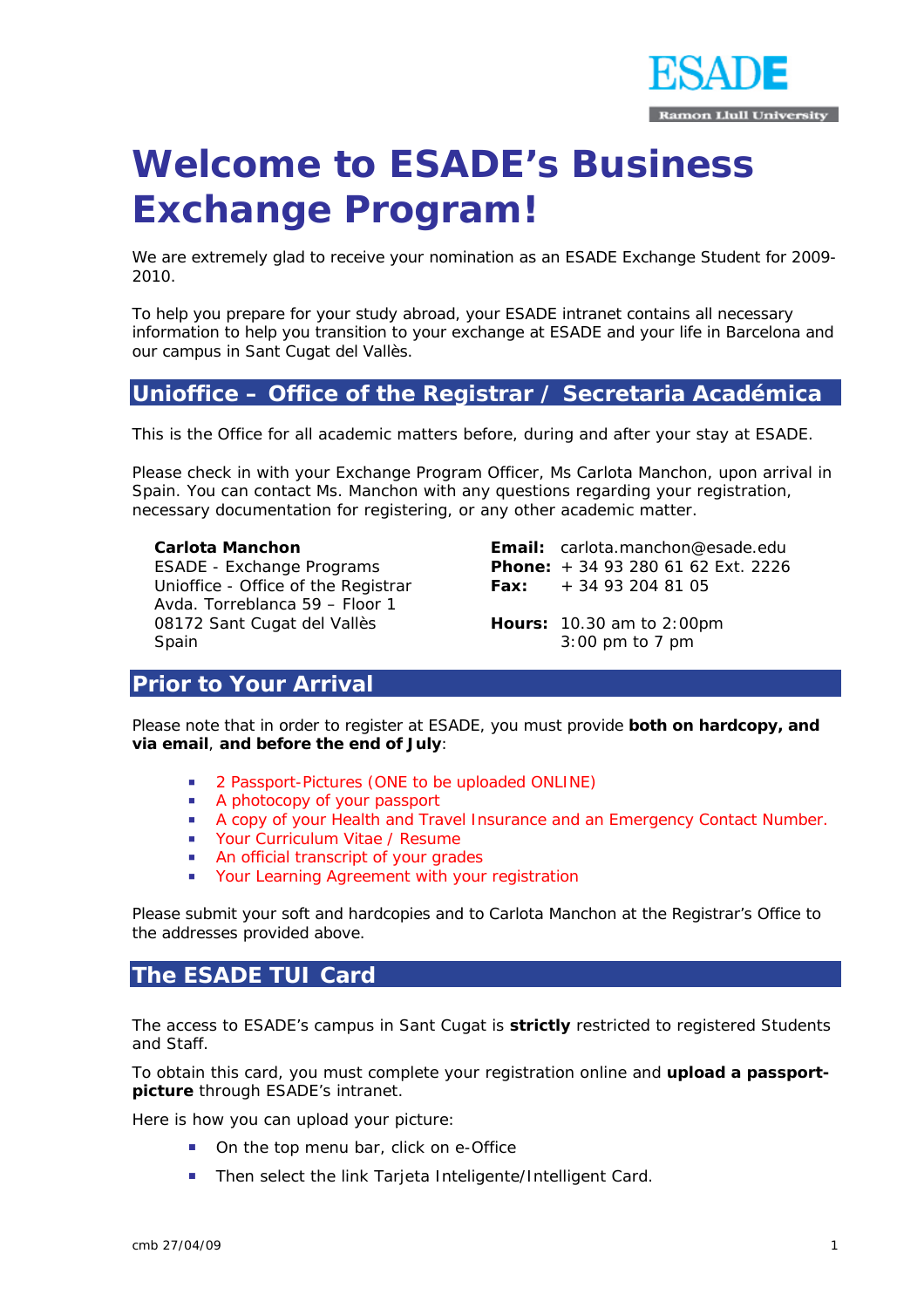

**Ramon Llull University** 

| PETICIONES                                          | Informes | <b>Directoris</b> | Mapa | CAU | e-Office | Inici | Sortir |
|-----------------------------------------------------|----------|-------------------|------|-----|----------|-------|--------|
| <b>Servicios TIC/TIC Services</b>                   |          |                   |      |     |          |       |        |
| Correo/Mail                                         |          |                   |      |     |          |       |        |
| Unidad Departamental $(R)$ /Department Unit $(R)$ ) |          |                   |      |     |          |       |        |
| Unidad Personal (S:)/Personal Unit (S:)             |          |                   |      |     |          |       |        |
| Buzon de voz/Voice mail                             |          |                   |      |     |          |       |        |
| Mensajeria Instantanea/Instant Messenger            |          |                   |      |     |          |       |        |
| Impresoras/Printers                                 |          |                   |      |     |          |       |        |
| Acceso VPN/VPN Access                               |          |                   |      |     |          |       |        |
| Tarjeta Inteligente/Intelligent Card                |          |                   |      |     |          |       |        |
| <b>Preferencias/Preferences</b>                     |          |                   |      |     |          |       |        |
| Password                                            |          |                   |      |     |          |       |        |
| Redireccion del correo/Mail Forward                 |          |                   |      |     |          |       |        |
|                                                     |          |                   |      |     |          |       |        |

This will direct you to the ESADE TUI Card page. Please select the Option "Fotografia Carnet" from the Left hand-side menu.

At the bottom of the new page, there will be a link with which you will be able to upload their photograph, which must have a white background and be passport-sized.

**Lunaraciones carnet** 

Información del carnet Anular carnet Reactivar carnet Activar carnet pendiente Fotografia carnet

Si desea modificar su fotografia, busque una imagen de carnet (formato jpg) con el botón buscar y una vez finalizado pulse en el botón Subir imagen. Debe subir una foto del rostro con fondo claro y de una proporcion utilizada para fotos carne.



#### **Please remember:**

- No card can be issued without a photograph.
- No person can go beyond reception unless they are in possession of an ESADE card, a valid form of ID or a copy of their registration with ESADE.

#### **Other Uses for your TUI Card:**

- Paying for your photocopies and prints
- **Accessing the databases at the Library**
- **Paying for lunch/snacks at the bar**

#### **Spanish Crash Course**

A free Spanish Crash Course is available to all incoming exchange students through ESADE's Language Center.

This course is given at all levels, from a totally elementary course, for people who never before have had contact with the Spanish language, to those who simply would like to brush up their knowledge before starting their classes.

If you are interested in joining this course, please fill in the form available through our intranet before the deadline there specified.

#### Exchange Informatio

Welcome and Student Guide

Orientation Programme

Calendar & Events

Spanish Course Courses

Description

ESADE Exchange Student Guide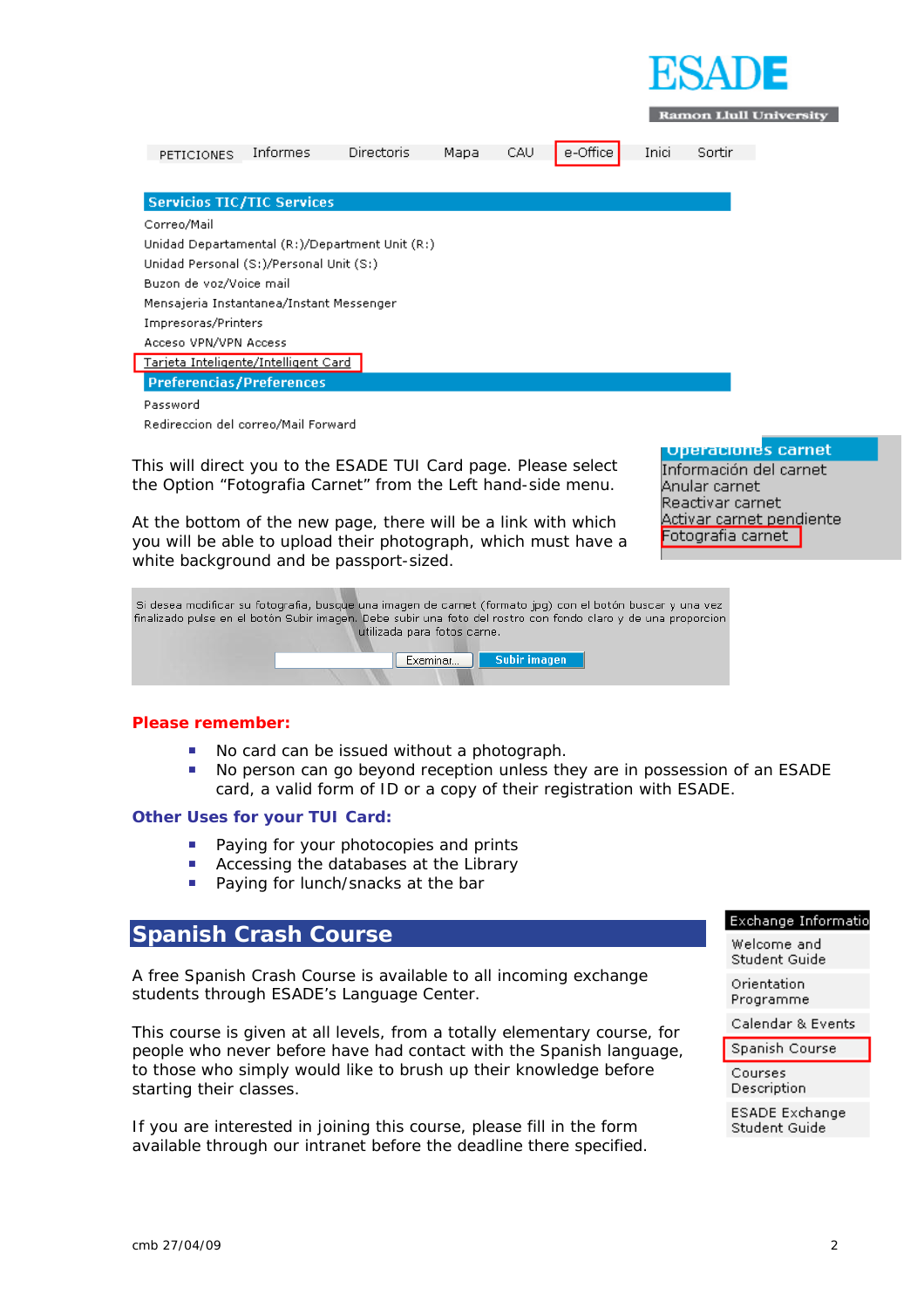

**Calendar & Schedule** Calendar Spanish Language Courses 08/09 **Registration Form - Fall 2008** 

Spanish Form - To be sent before August 15th

Form to be sent before August 15th

#### **Registration Form - Spring 2009**

Spanish Form - To be sent before August 15th

Form to be sent before August 15th

# **Health Insurance Coverage**

No applications for the Spanish Course will be considered if submited outside the specified deadlines.

For more information on dates and registration, please see Exchange Information/Spanish Course on ESADE's Intranet.

It is the desire of ESADE that all incoming students have an adequate insurance coverage in the event of accident or illness during their exchange period at our Institution.

**For this reason, we require that all international incoming students have valid medical insurance coverage for the entire duration of their stay in Spain.** Because terms differ according to your country of origin, ESADE recommends that you request complete information from your insurance company before coming to Spain.

Upon arrival at ESADE you will be asked to sign a form confirming that you have contracted such insurance policy for the entire time you will be studying at ESADE. This form has to be returned with a copy of your insurance policy.

**Students from EU countries:** If you are covered by your country's national insurance system, you should request an E111-form in your home country, which entitles you to free medical assistance from the Spanish public health system. If you are covered by private insurance, please consult your insurance company to see if you require additional insurance for medical care in Spain. Please request full information concerning the procedure to follow in case you need medical care while in Spain.

**Students from Non-EU countries:** If you arrange private insurance to cover your medical care in Spain, please consult your insurance company about the specific details and exact procedure to follow, in case you need medical attention while in Spain.

#### **All students**

At the request of numerous students, and whislt we respect our students' right to choose from among the numerous alternatives available on the insurance market, if you have not arranged insurance before coming to Barcelona, or prefer to deal with a Spanish insurance company, ESADE has consulted the following group of experts to draw up a policy that offers reasonable coverage of accidents and illnesses:

#### **GAESCO**

**Mrs. MARTA COT**  Gaesco Seguros Avda.Diagonal, 429 08036 Barcelona Tel: + 34 933 662 731 Fax: + 34 933 662 732 **mcot@gaesco.com** 

For more information on the insurance coverage offered by GAESCO and how to contract a policy before your arrival in Spain please read this document carefully.

GAESCO is a private insurance company totally independent from ESADE.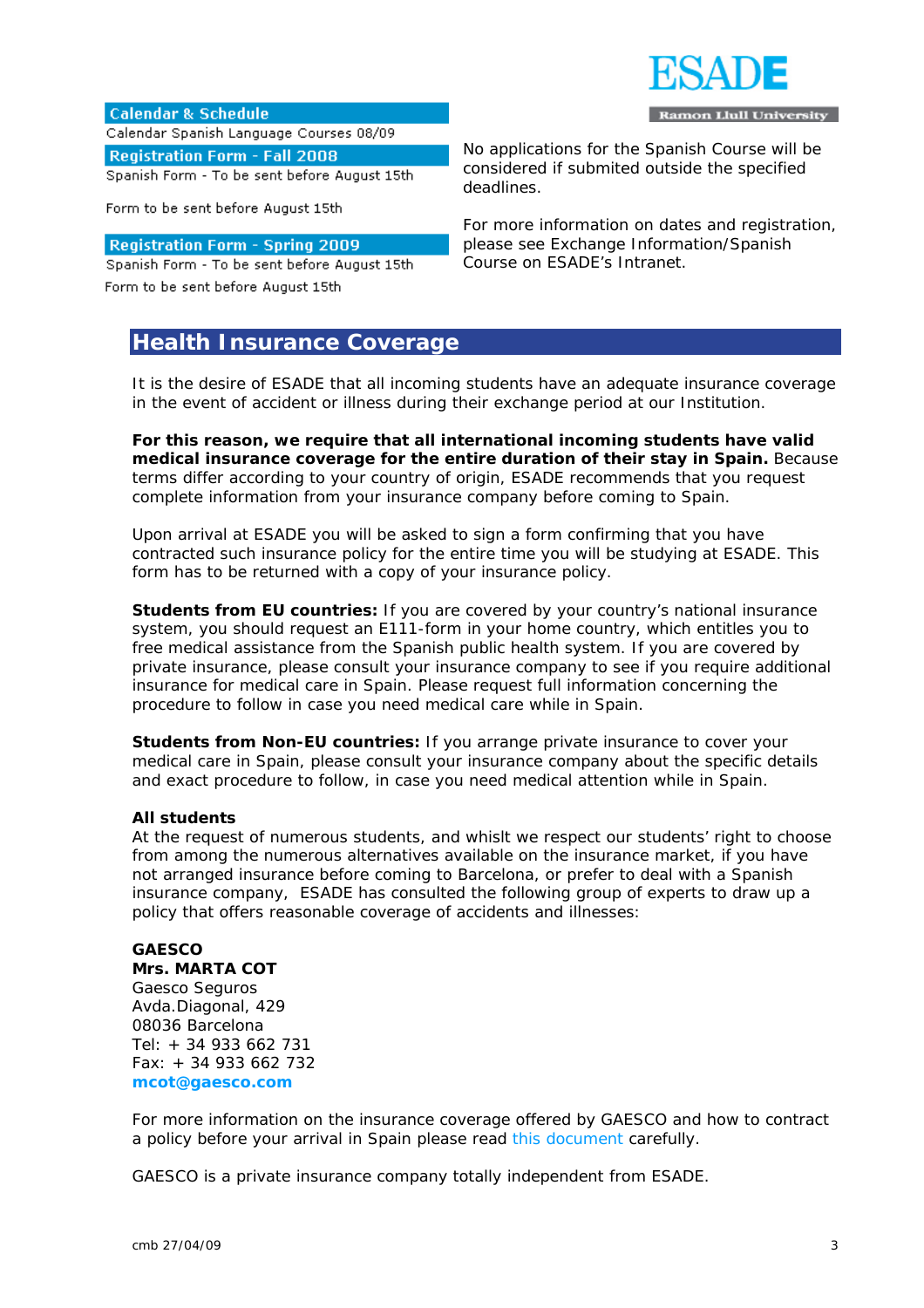

# **Learning Agreement**

In order to have their exchange validated, all students must submit a document called "Learning Agreement", which is attached, for your convenience, at the bottom of this information package.

The document must be filled by the student, signed by him/her and sent to their home university for the signature of their coordinator. Once this is done, the form must be returned to Ms. Carlota Manchon's attention at the Unioffice.

We recommend that this be done as soon as registration is completed.

# **Checking in**

Please report to **Carlota Manchon** at the Office of the Registrar in ESADE with any documents you forgot to submit prior to your arrival.

Likewise, you will be provided with:

- A copy of your **course schedule and final registration**. Students who were unable to register for any course for reasons of overlapping, cancellations, or who were enrolled on a waiting list should also check with the Registrar's Office to see if there have been any changes in their situation.
- Your **student mail box number**, where all course material will be delivered. This mailbox can also be used to receive small private envelopes or letters. Do not send big letters to your mailbox. To have people address your mail there, just use ESADE's mailing address, with your name and mailbox number.
- A **form to be filled out with your address and telephone number in Barcelona** It is important that you submit this information as soon as it is available in case you needed to be contacted personally during your stay.

# **Student Advisor for Non-Academic Matters**

If you require any help with visa procedures, Housing Confirmation Letters, or finding an appartment, or for any other non-academic related issue, please contact **Ms. Jura Zymantas**, our Student Advisor for all non-academic matters. You can contact her at jura.zymantas@esade.edu.

# **ESADE's Website**

On ESADE's intranet you have access to all your required documents, as well as the Exchange Information Package and On-line Enrolment page. **Exchange Informatio** 

#### **Registration / Enrolment Info**

- **Enrolment Information**
- Registration course list and Requirements
- **Online Registration Form (only open during enrolment period)**
- Changes in Registration

#### **Enrolment Information**

Welcome and Student Guide Orientation Programme

Calendar & Events

Spanish Course

Courses Description

**ESADE Exchange** Student Guide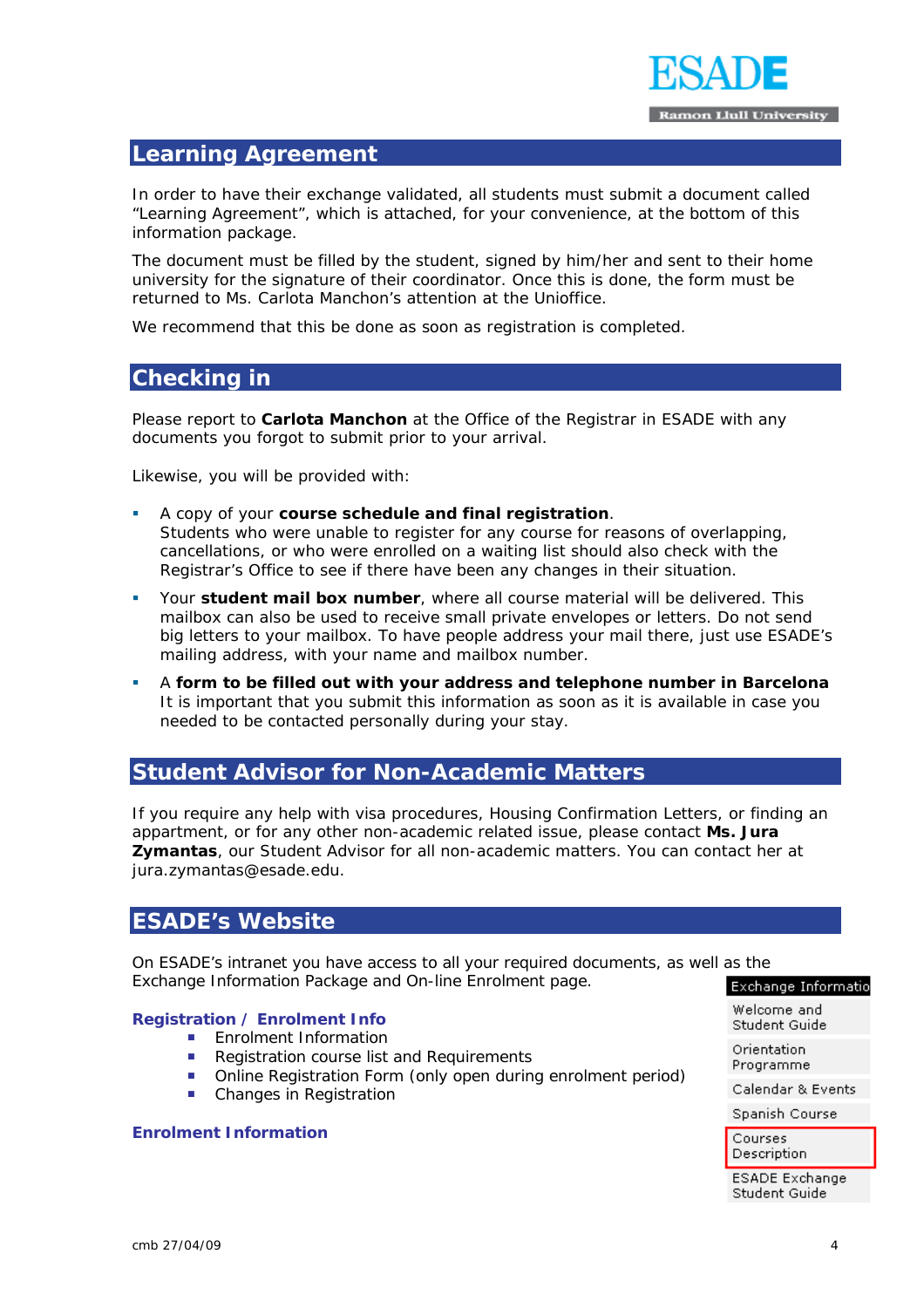

Under this link you can access useful information for your enrolment such as minimum and maximum requirements, course lists, a link to the courses description, and other helpful documentation.

The courses description or syllabi book can also be found uner Exchange Information/Courses Description.

#### **Online Registration Form (only open during enrolment period)**

The Online Registration Form (Registration) is going to be open only during enrolment period – which is still to be determined.

Open Enrolment Period is at the same time for both Fall Term and Spring Term students. If you wish to enrol in Skill Seminars, please do so at the moment of general enrolment, not after.

Registration is on a first-come, first-serve basis and courses have limited space available. If for any reasons, you cannot register for the course(s) of your choice upon registering, please wait until the ADD/DROP period is open to request any changes.

#### **Changes in Registration**

Changes in Registration need to be carried out online through our Changes in Registration Page.

No changes will be taken into consideration if sent by email.

Once the on-line registration is complete, **any changes to your courses should be requested via Internet during the first two weeks of the term**, not before then, and never after the second session of a course.

Additionally, please **note**:

- **Subjects worth 1.5 credits**/seminars cannot be added or dropped after the 1st class.
- **Courses with later start dates** (i.e. after the first two weeks of the official start of the semester) can be switched for another before the second session of both courses, always bearing in mind that total number of credits from the original registration must be maintained.

#### Exchange Informatio

Welcome and Student Guide

Orientation Programme

Calendar & Events

Spanish Course

Courses Description

**ESADE Exchange** Student Guide

Approximately **one day after entering your request for changes, please double-check to make certain your changes have been accepted**. You can do this through **Check status of changes** on your intranet.

#### **Orientation Program**

Under the Orientation Program Link you will find information on the Welcome Sessions offered to all Incoming Students at the beginning of their exchange term.

#### **ESADE Student Guide**

Spanish Official Paperwork – Please do not miss this one! Useful Information on Housing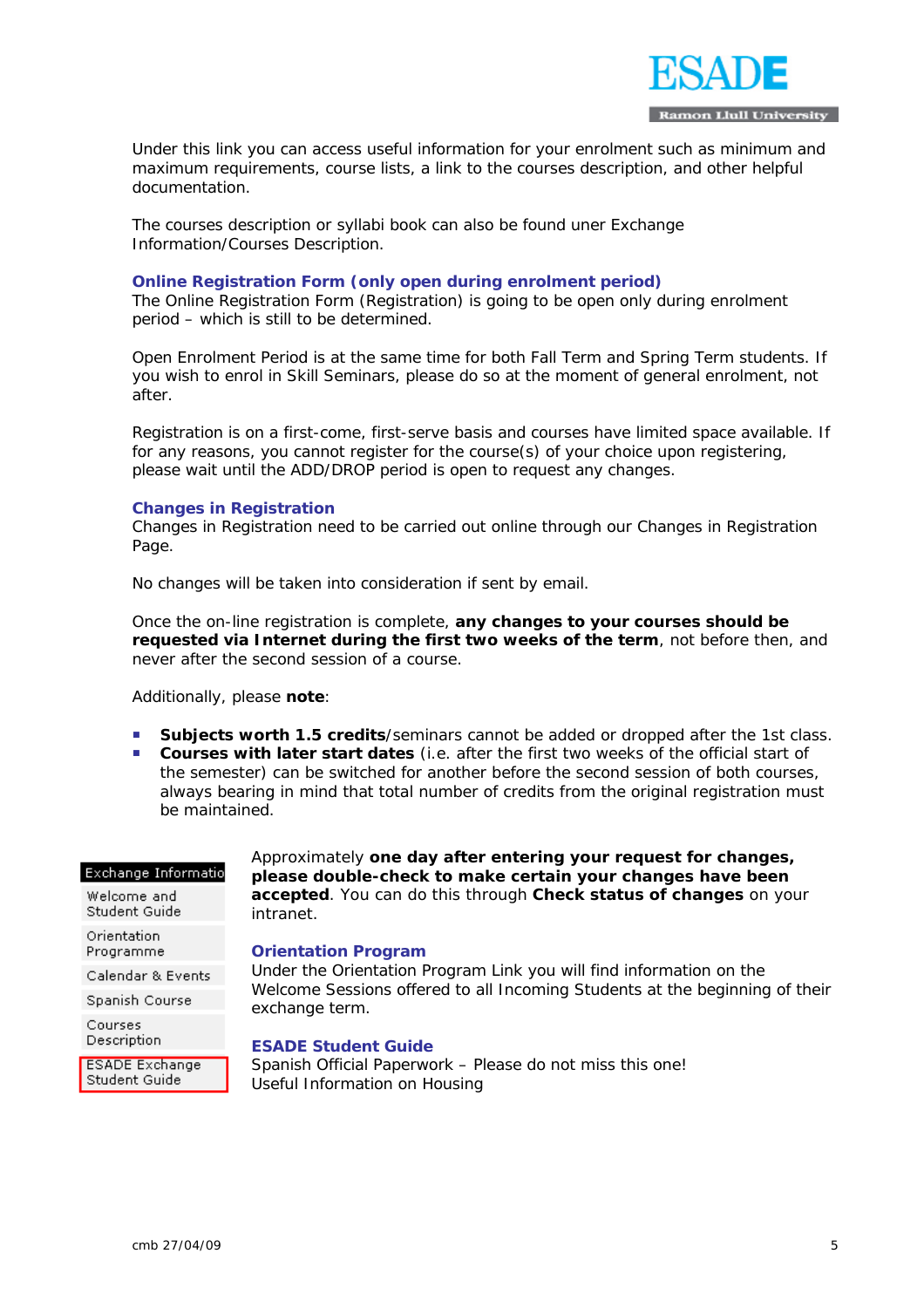

#### **e-Office**

Under this option located on the top menu on the website, you can

- **access your ESADE Email (Correo/Mail)**
- **Access your TUI Card Page**
- **Change your password**
- Forward your ESADE email to another email of your choice

#### **Servicios TIC/TIC Services**

Correo/Mail

Tarjeta Inteligente/Intelligent Card

**Preferencias/Preferences** 

Password Redireccion del correo/Mail Forward

#### **Preferences**

Use this option to

- change the language on your intranet.
- **Forward your ESADE email to another email of your** choice

Even though you may have an e-mail connection at your home school which you can continue to use while you are in Spain, it is nevertheless **very important that you regularly consult your inbox at your ESADE e-mail address** because this is often the only way we can reach you with urgent messages.

Preferences Change Language E-mail Forward Request change of alias Map

The information is periodically updated. Please check regularly your **left-hand-side menu** for our latest information and status of your exchange enrolment.

# **ESADE's Campus**

ESADE's new Campus in Sant Cugat del Vallès is easily accessible via Ferrocarriles Catalanes (FGC) or Renfe (train). The ride from the center of Barcelona (Plaça Catalunya) to Sant Cugat is about 35 minutes.

Once in Sant Cugat, there are several bus lines that take you to the campus. Please do not doubt to contact us if you have any questions regarding accessing the campus.

You can find further detailed information on how to get to ESADE's campus at http://www.esade.edu/campussantcugat/howtoget.html.

#### **FGC Train Line**

You can access FGC train Line information at: http://www.fgc.net/homepage.htm

This site is also available in English and French.

#### **RENFE's Train Line**

You can access Renfe's train Line information at: http://www.renfe.es/cercanias/barcelona/mapa\_zonas.html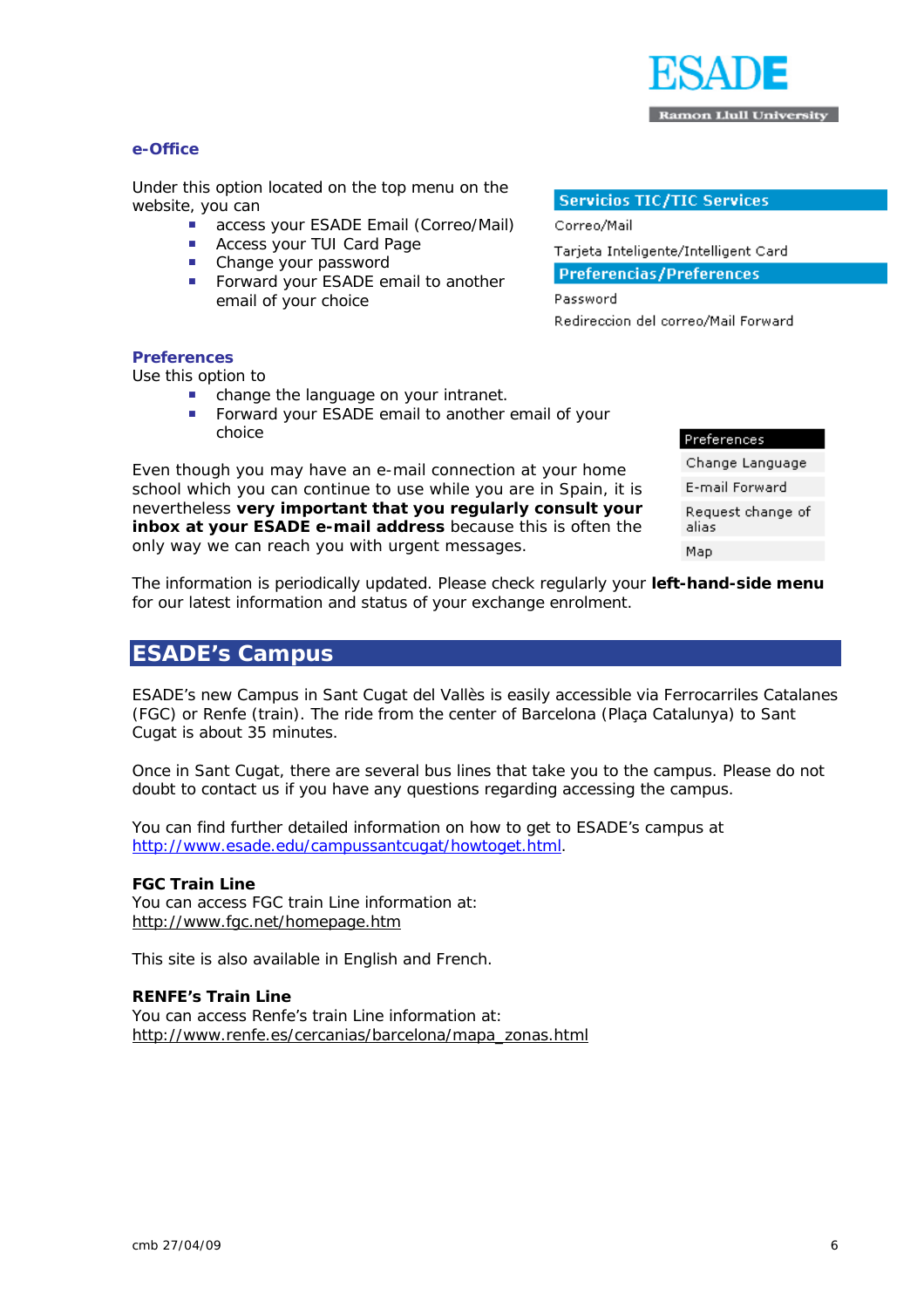

# **Who is who @ ESADE**

## **Undergraduate and Master in Management Programs Team**

#### **Prof. Ramon Garcia**

Director 2<sup>nd</sup> Cycle, Undergrad. & Master in Management Ramon.garcia@esade.edu

 **Ms. Elisenda Díaz** Program Manager 2<sup>nd</sup> cycle, Undergrad. & Master in Manag. elisenda.diaz@esade.edu

#### **Ms. Anna Sancho**  Program Manager 2<sup>nd</sup> cycle, Undergrad. & Master in Manag. ana.sancho@esade.edu

#### **ESADE Sant Cugat**

Unioffice Avda. Torreblanca 59 08172 Sant Cugat del Vallès Spain Phone: 93.280.61.62 Fax: 93.204.81.05

#### **CEMS, Msc & Double Degree Programs Team**

 **Dr. Josep Franch**  MSc & CEMS and International Programs Academic Director Josep.franch@esade.edu

## **Ms. Caroline Beckershaus**  CEMS and Double Degree Program Manager

Caroline.beckershaus@esade.edu

#### **ESADE Sant Cugat**

Unioffice Avda. Torreblanca 59 08172 Sant Cugat del Vallès Spain Phone: 93.280.61.62 Fax: 93.204.81.05

## **All Academic Issues**

For all academic issues such as changes in registration, transcripts, learning agreements and certificates of stay, please contact

#### **Ms. Carlota Manchon**

Unioffice – Office of the Registrar Exchange Programs carlota.manchon@esade.edu

#### **ESADE Sant Cugat**

Unioffice – Office of the Registrar Avda. Torreblanca 59 08172 Sant Cugat del Vallès Spain Phone: 93.280.61.62 Fax: 93.204.81.05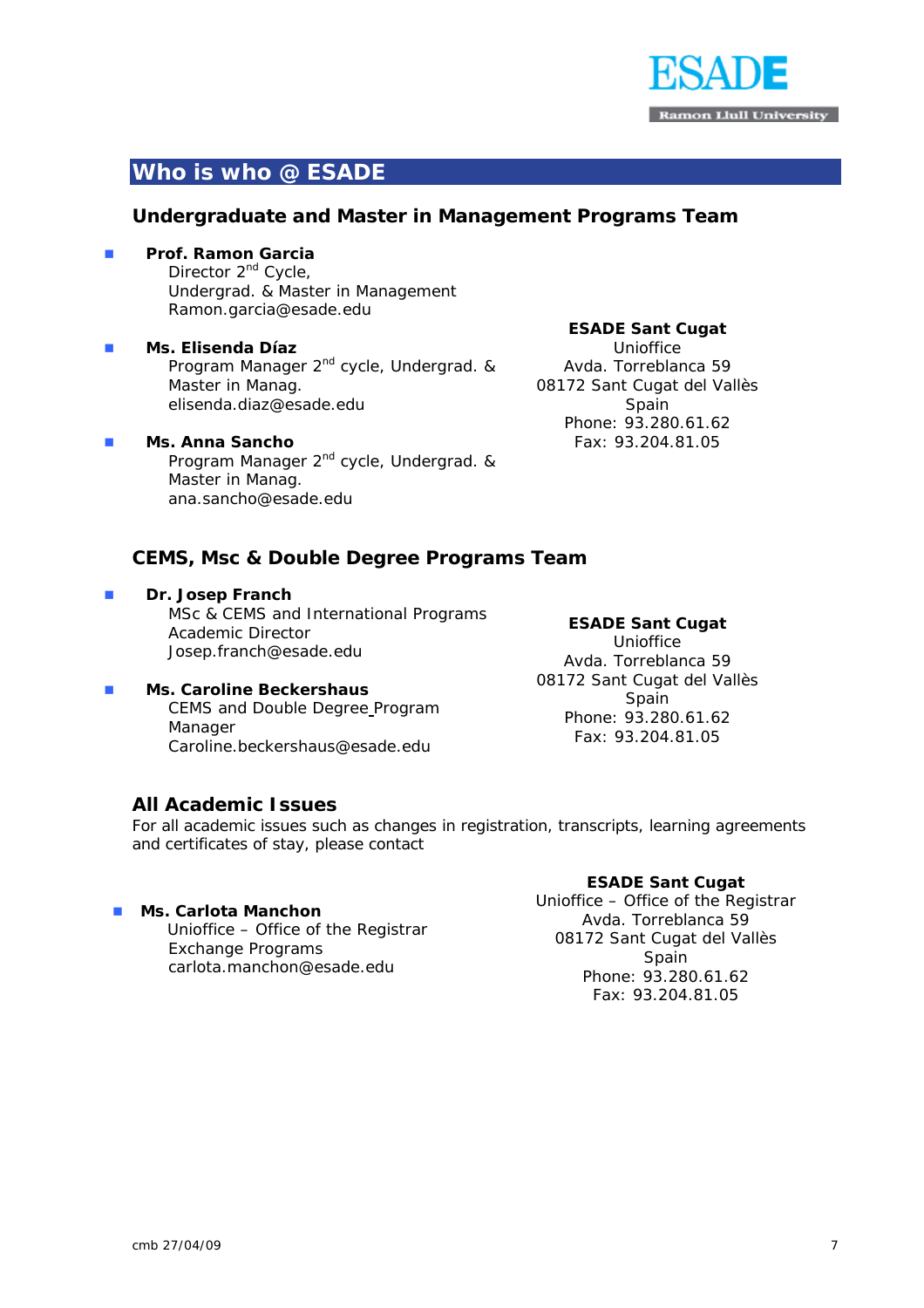

# **Non-academic issues**

For non-academic issues such as housing, visas, medical contacts, health insurance or any other matters, please contact:

#### **ESADE Pedralbes**

 **Prof. Jura Zymantas**  International Student Advisor jura.zymantas@esade.edu

Avinguda d'Esplugues 92-96 08034 Barcelona Spain Phone: 93.280.61.62 Fax: 93.204.81.05

#### **Spanish Crash Course**

To enrol in the Complimentary Spanish Crash Course, or for any further Language Courses at ESADE's Executive Language Center, please contact:

#### **Rosana Torrente**

Academic Language Secretary ESADE Executive Language Center rosana.torrente@esade.edu

#### **ESADE Pedralbes**

Avinguda d'Esplugues 92-96 08034 Barcelona Spain Phone: 93.280.61.62 Fax: 93.204.81.05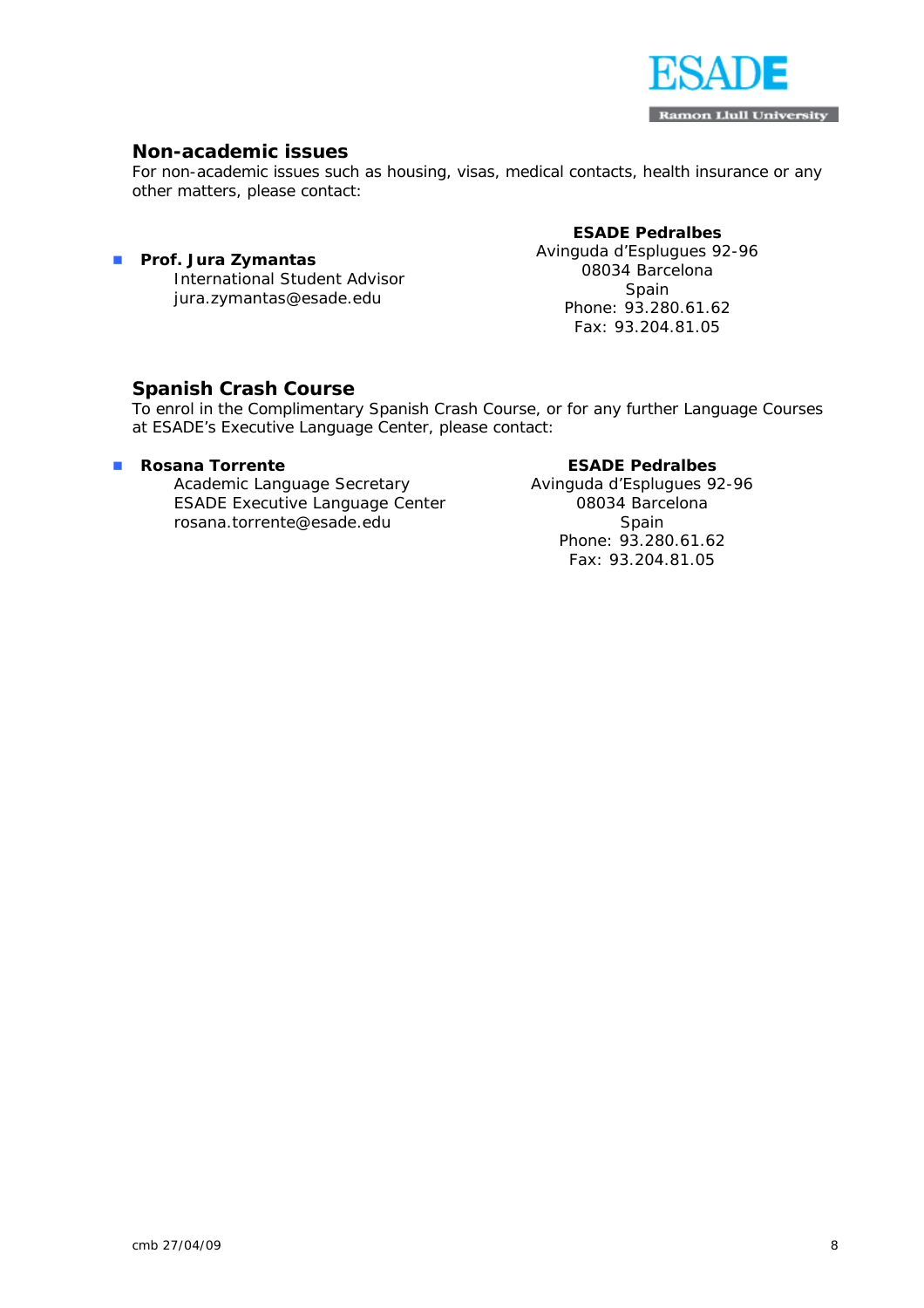

| <b>Ramon Llull University</b> |  |  |  |
|-------------------------------|--|--|--|
|-------------------------------|--|--|--|

# **Personal Data Sheet ESADE - Exchange Students 09/10**

|                                                                                                                      | Please attach<br>Photograph |
|----------------------------------------------------------------------------------------------------------------------|-----------------------------|
| <b>NAME</b>                                                                                                          | Here                        |
| <b>LAST NAME</b>                                                                                                     |                             |
| <b>DATE OF BIRTH</b>                                                                                                 |                             |
| <b>PLACE and COUNTRY</b><br>of BIRTH                                                                                 |                             |
| <b>NATIONALITY</b>                                                                                                   |                             |
| <b>HOME</b><br><b>SCHOOL/UNIVERSITY</b>                                                                              |                             |
| <b>PASSPORT / ID CARD</b><br>(please specify)                                                                        | <b>GENDER</b>               |
| <b>PERMANENT ADDRESS</b>                                                                                             |                             |
|                                                                                                                      |                             |
| <b>EMERGENCY CONTACT</b><br>@ HOME                                                                                   |                             |
| <b>RELATIONSHIP</b>                                                                                                  |                             |
| <b>CONTACT'S</b><br><b>TELEPHONE(S)</b>                                                                              |                             |
| <b>CONTACT'S eMAIL</b>                                                                                               |                             |
| <b>ADDRESS IN SPAIN</b>                                                                                              |                             |
|                                                                                                                      |                             |
| <b>PHONE # IN SPAIN</b>                                                                                              |                             |
| Please submit this form with a photograph attached to:<br><b>Carlota Manchon</b><br><b>ESADE - Exchange Programs</b> |                             |

Unioffice - Office of the Registrar

Avda. Torreblanca 59 - 08172 Sant Cugat del Vallès – Spain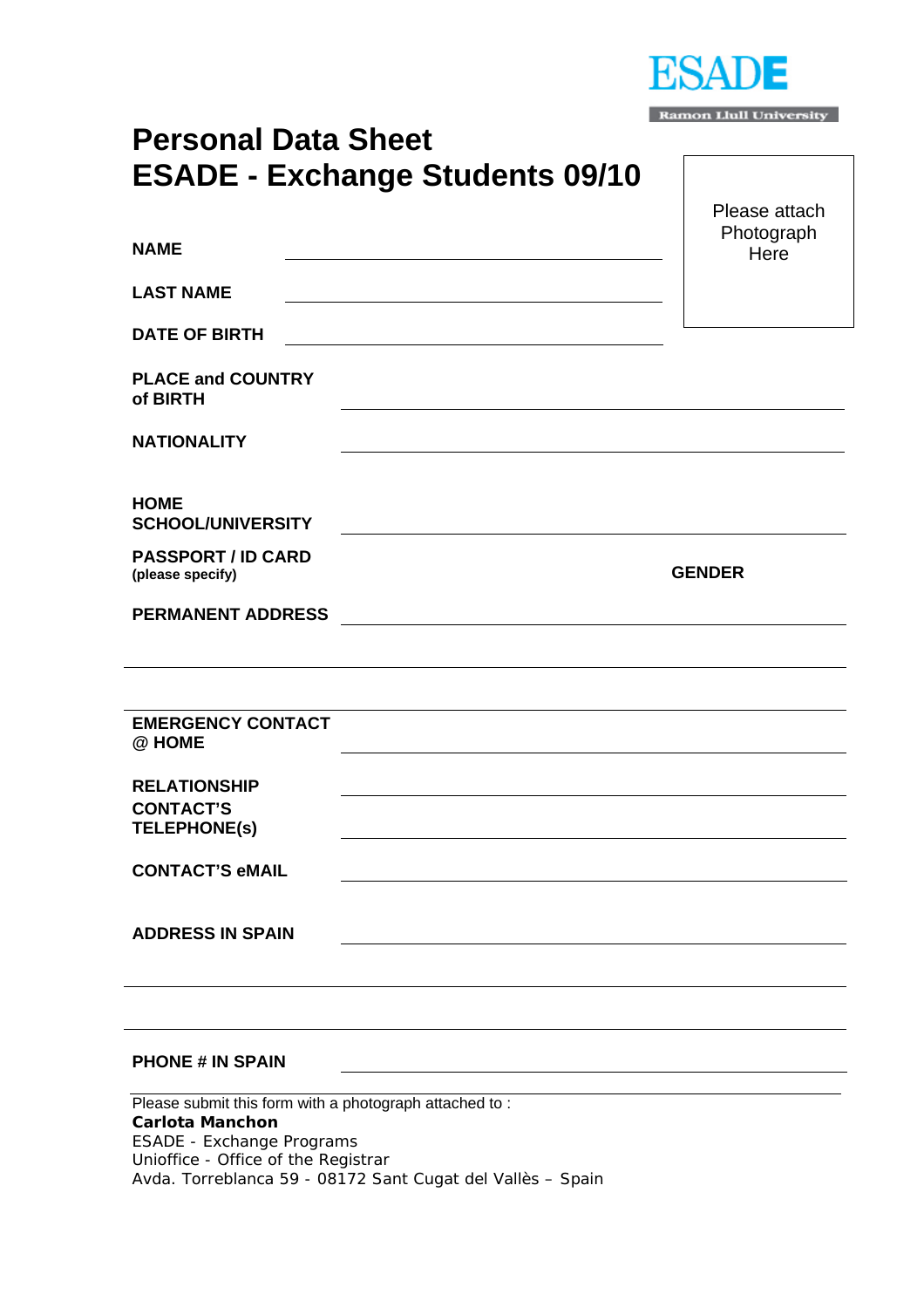

#### **EUROPEAN CREDIT TRANSFER AND ACCUMULATION SYSTEM LEARNING AGREEMENT**

**ACADEMIC YEAR 2009/2010** 

**FIELD OF STUDY**(please cirlce appropriate option)**: Business / CEMS MIM** 

**Length of Study in Months \_\_\_\_\_\_** 

**Name of Student: Sending Institution: Country** 

**Receiving Institution ESADE Country SPAIN** 

#### **DETAILS OF THE PROPOSED STUDY PROGRAMME ABROAD/LEARNING AGREEMENT**

| Course unit code (if any) and<br>Page # of the information<br>package | Course unit title<br>(as indicated in the information package)       | <b>Number of ECTS</b><br>credits |
|-----------------------------------------------------------------------|----------------------------------------------------------------------|----------------------------------|
|                                                                       | Minimum requirements 30 ECTS. Course list to be confirmed on arrival |                                  |
|                                                                       |                                                                      |                                  |
|                                                                       |                                                                      |                                  |
|                                                                       |                                                                      |                                  |
|                                                                       |                                                                      |                                  |
|                                                                       |                                                                      |                                  |
|                                                                       |                                                                      |                                  |
|                                                                       |                                                                      |                                  |
|                                                                       |                                                                      |                                  |
|                                                                       |                                                                      |                                  |
|                                                                       |                                                                      |                                  |
|                                                                       |                                                                      |                                  |

**Note: If necessary, continue this list on a separate sheet** 

| Student's signature                                                             | Date:                                 |
|---------------------------------------------------------------------------------|---------------------------------------|
|                                                                                 |                                       |
| SENDING INSTITUTION                                                             |                                       |
| We confirm that the proposed programme of study/learning agreement is approved. |                                       |
| Departmental coordinator's signature                                            | Institutional coordinator's signature |
|                                                                                 |                                       |
|                                                                                 |                                       |
|                                                                                 |                                       |
|                                                                                 |                                       |

#### **RECEIVING INSTITUTION**

| We confirm that this proposed programme of study/learning agreement is approved. |                                       |  |  |
|----------------------------------------------------------------------------------|---------------------------------------|--|--|
| Departmental coordinator's signature                                             | Institutional coordinator's signature |  |  |
|                                                                                  |                                       |  |  |
|                                                                                  |                                       |  |  |

Please return this form **at the beginning** of your exchange period, signed and stamped by you and your home university, to: **Attn. Carlota Manchon -** Exchange Programs ESADE Registrar's Office -- carlota.manchon@esade.edu --Fax:+34 932 048 105